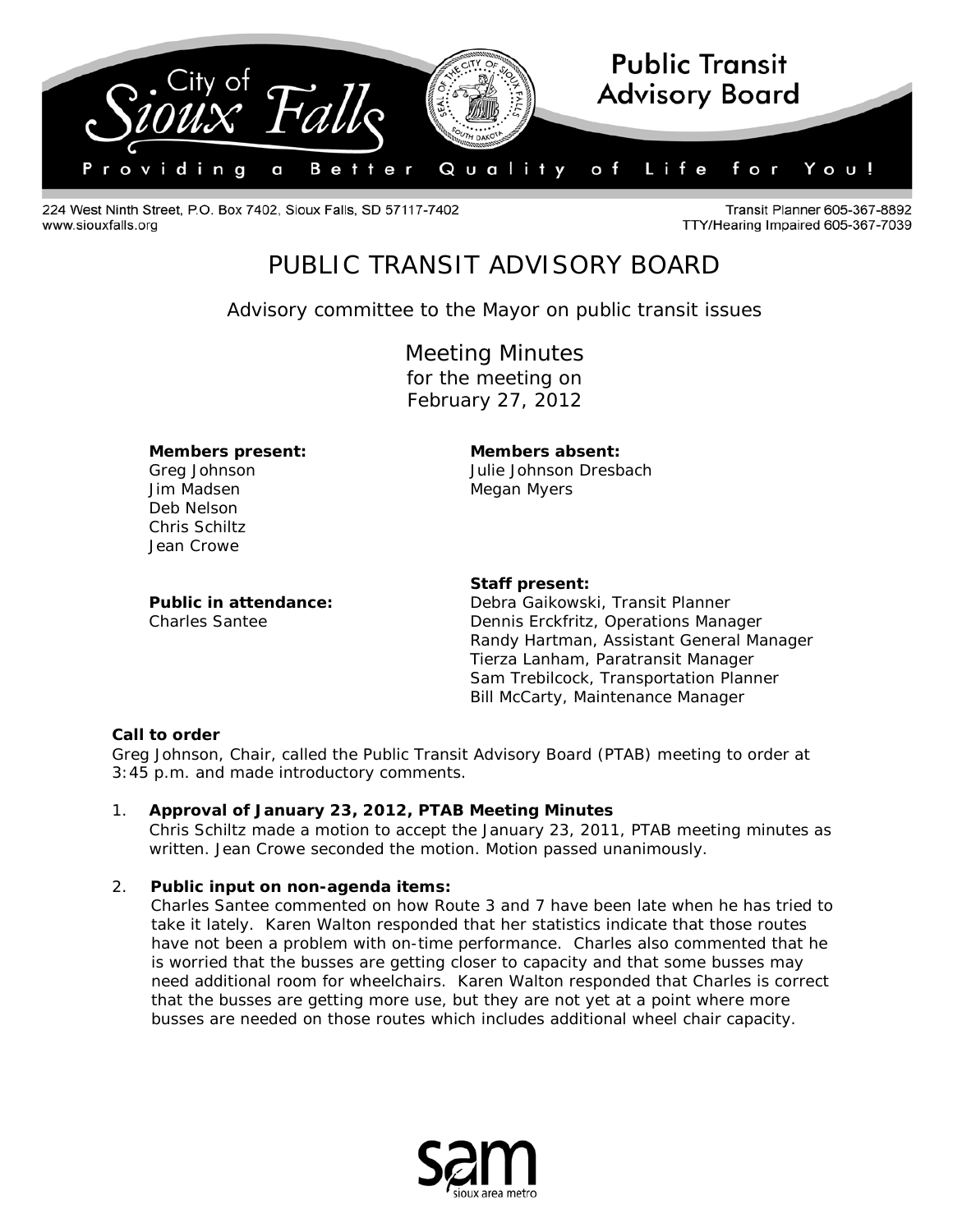### 3. **Public Hearing: Proposed Program of Projects**

Greg Johnson opened the public hearing. Debra Gaikowski explained to the Board that 5307 Program funds in the amount of \$1,057,658 have been appropriated to the City of Sioux Falls. She explained that the City intends on using the funds for transit operating assistance. There were no questions or comments from the public. A motion was made by Deb Nelson and seconded by Jim Madsen to make application to FTA to utilize the awarded grant funds for transit operating assistance as stated in the Notice of Proposed Program of Projects.

### 4. **Old Business:** None

### 5. **New Business:**

### **a. Paratransit Bus Request for Bids**

Bill McCarty presented a report on the status of the Paratransit Bus RFB. All specifications have been completed but there will be a waiting period before it is released to finalize the securement of funds for the buses. Chris Schiltz asked how many busses are being purchased. Bill responded that three busses in total are being purchased. Two are replacement busses and one is a new paratransit bus to expand the fleet. Charles Santee said that the paratransit busses ride rough. Bill responded that the new busses will have a medium-duty suspension system. Greg Johnson asked when the busses should be available for use. Bill responded that the goal is to have them here in the next six months. This item was informational.

## **b. Occupational Therapist Request for Proposals**

Karen Walton said that the RFP for the Occupational Therapist is due to SAM on March 13. The Occupational Therapist will be either a contract position to help review persons' cognitive abilities as related to paratransit service eligibility appeals. Jim Madsen asked if this would unintentionally raise demand for agency transportation services. Jean Crowe thought that generally most agency riders are not appealing paratransit determinations of service eligibility. This item was informational.

### 6. **Reports:**

### **a. January Operations Report**

Karen Walton presented a report on the January operations at SAM. She said that fixed transit ridership is up 7.5% and Paratransit is up 12.2%. Routes that have been have seen very strong increases include routes 1, 3, 4, and 19. Evening service was up 16% in January. This item was informational.

### **b. Transit Marketing Committee Report**

Karen Walton shared information on the transit marketing committee's activities during February 2012. Radio commercials this year will include two testimonial ads. Chris Schiltz PTAB Board member and long-time SAM rider will be included in one of the testimonial ads. Also, Karen said that she will be starting a process to brand the Paratransit and evening service with more markeatable names such as the fixed-route system did a few years ago. This item was informational.